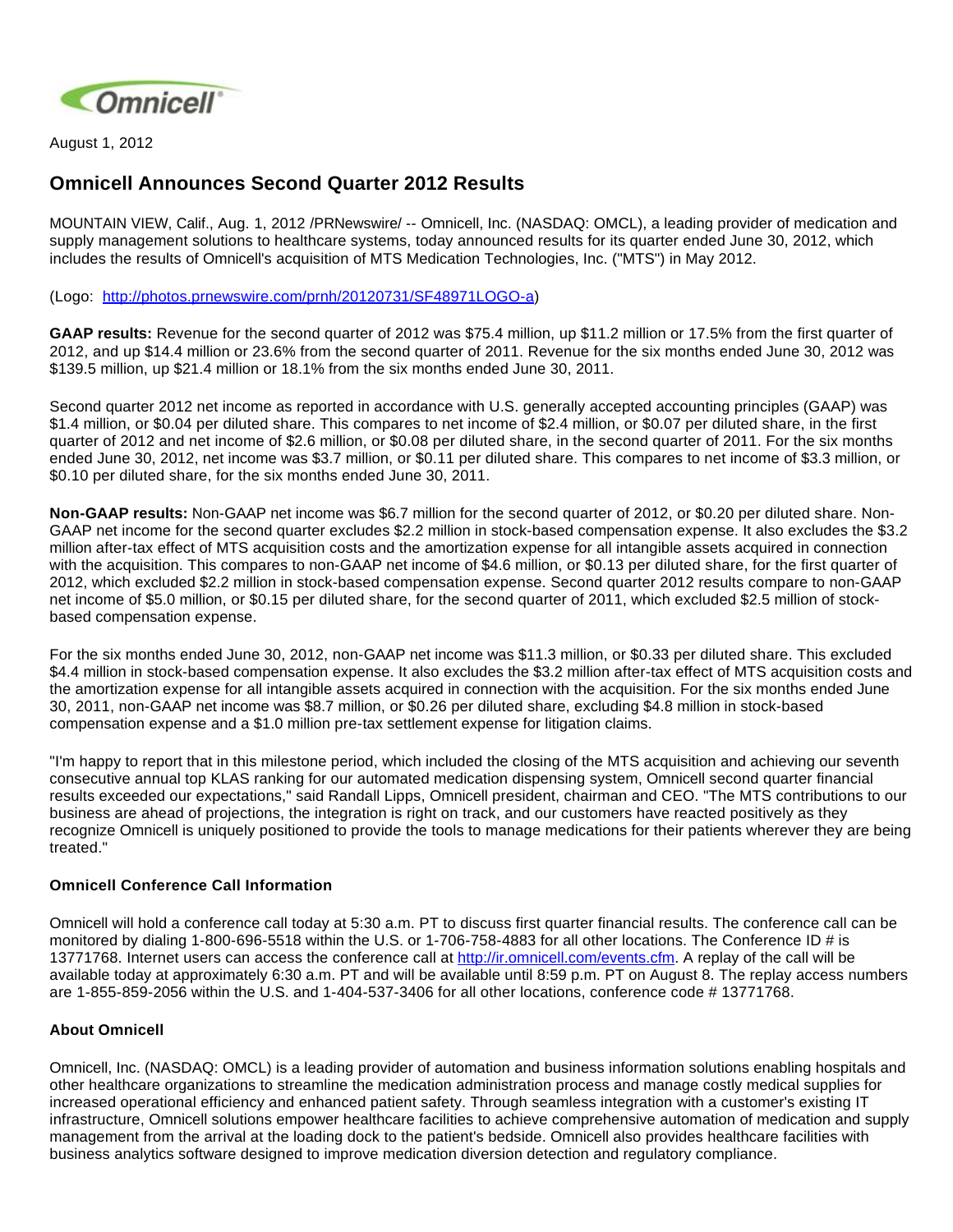Since 1992, more than 2,600 hospital customers worldwide have utilized Omnicell's medication automation, supply chain, and analytics solutions to enable them to increase patient safety, improve efficiency and address changing healthcare regulations while providing effective control of costs, charge capture for payer reimbursement and inventory management of medications and supplies.

MTS Medication Technologies, Inc., a wholly-owned Omnicell subsidiary, is a leader in medication adherence packaging systems designed to improve medication dispensing and administration. MTS enables approximately 6,000 institutional and retail pharmacies worldwide to maintain high accuracy and quality standards while optimizing productivity and controlling costs. The MTS product line includes more than 20 packaging machines and 50 types of consumable products.

For more information about Omnicell, please visit [www.omnicell.com](http://www.omnicell.com/). Visit [www.mts-mt.com](http://www.mts-mt.com/) for more information about MTS.

# **Forward-Looking Statements**

To the extent any statements contained in this release deal with information that is not historical, these statements are necessarily forward-looking. As such, they are subject to the occurrence of many events outside Omnicell's control and are subject to various risk factors that could cause actual results to differ materially from those expressed or implied in any forwardlooking statement. The risk factors are described in the Company's Securities and Exchange Commission (SEC) filings and include, without limitation, the our ability to successfully integrate MTS and avoid disruptions in our business, the potential failure to realize the anticipated benefits of the MTS acquisition, unfavorable general economic and market conditions, risks to growth and acceptance of our products and services and to growth of the clinical automation and workflow automation market generally, the potential of increasing competition, potential regulatory changes, and the ability of the company to improve sales productivity to grow product backlog, retain key personnel, to cut expenses, to manage future changes in revenue levels, to develop new products and integrate acquired companies, products or intellectual property in a timely and cost-effective manner. Prospective investors are cautioned not to place undue reliance on forward-looking statements.

# **Use of Non-GAAP Financial Information**

This press release contains financial measures that are not calculated in accordance with U.S. generally accepted accounting principles (GAAP). Our management evaluates and makes operating decisions using various performance measures. In addition to Omnicell's GAAP results, we also consider non-GAAP gross profit, non-GAAP operating expenses, non-GAAP net income, and non-GAAP net income per diluted share. Additionally, we calculate Adjusted EBITDA (another non-GAAP measure) by means of adjustments to GAAP Net Income. These non-GAAP results should not be considered as an alternative to gross profit, operating expenses, net income, net income per diluted share, or any other performance measure derived in accordance with GAAP. We present these non-GAAP results because we consider them to be important supplemental measures of Omnicell's performance.

Our non-GAAP gross profit, non-GAAP operating expenses, non-GAAP net income, and non-GAAP net income per diluted share are exclusive of certain items to facilitate management's review of the comparability of Omnicell's core operating results on a period to period basis because such items are not related to Omnicell's ongoing core operating results as viewed by management. We define our "core operating results" as those revenues recorded in a particular period and the expenses incurred within that period that directly drive operating income in that period. Management uses these non-GAAP financial measures in making operating decisions because, in addition to meaningful supplemental information regarding operating performance, the measures give us a better understanding of how we should invest in research and development, fund infrastructure growth and evaluate the effectiveness of marketing strategies. In calculating the above non-GAAP results, management specifically adjusted for the following excluded items:

a) Stock-based compensation expense impact of Accounting Standards Codification (ASC) 718. We recognize equity planrelated compensation expenses, which represent the fair value of all share-based payments to employees, including grants of employee stock options, as required under ASC 718, "Stock Compensation" as non-GAAP adjustments in each period.

b) Litigation settlement (net of tax). We recorded an accrual in the first quarter of 2011 for settlement of litigation claims for \$1.0 million (\$0.6 million net of the \$0.4 million income tax effect). This charge is not expected to be recurring and, as such, the financial impact is excluded from our non-GAAP results.

c) Acquisition-related transaction and integration expenses. In connection with our acquisition of MTS, in the second quarter of 2012, we recorded \$4.9 million of acquisition transaction and integration costs (\$2.9 million net of the \$2.0 million tax effect). This charge is not expected to be recurring and, as such, the financial impact is excluded from our non-GAAP results.

d) Intangible assets amortization from business acquisitions. Beginning in the second quarter of 2012 (without revising prior periods), we are also excluding from our non-GAAP results the amortization expense resulting from the MTS acquisition as well as earlier Omnicell acquisitions. This impacts the second quarter and year-to-date non-GAAP results by \$0.5 million (\$0.3 million net of the \$0.2 million tax effect). These non-cash charges, as considered by management, are not reflecting the core cash-generating performance of the business and therefore are excluded from our non-GAAP results.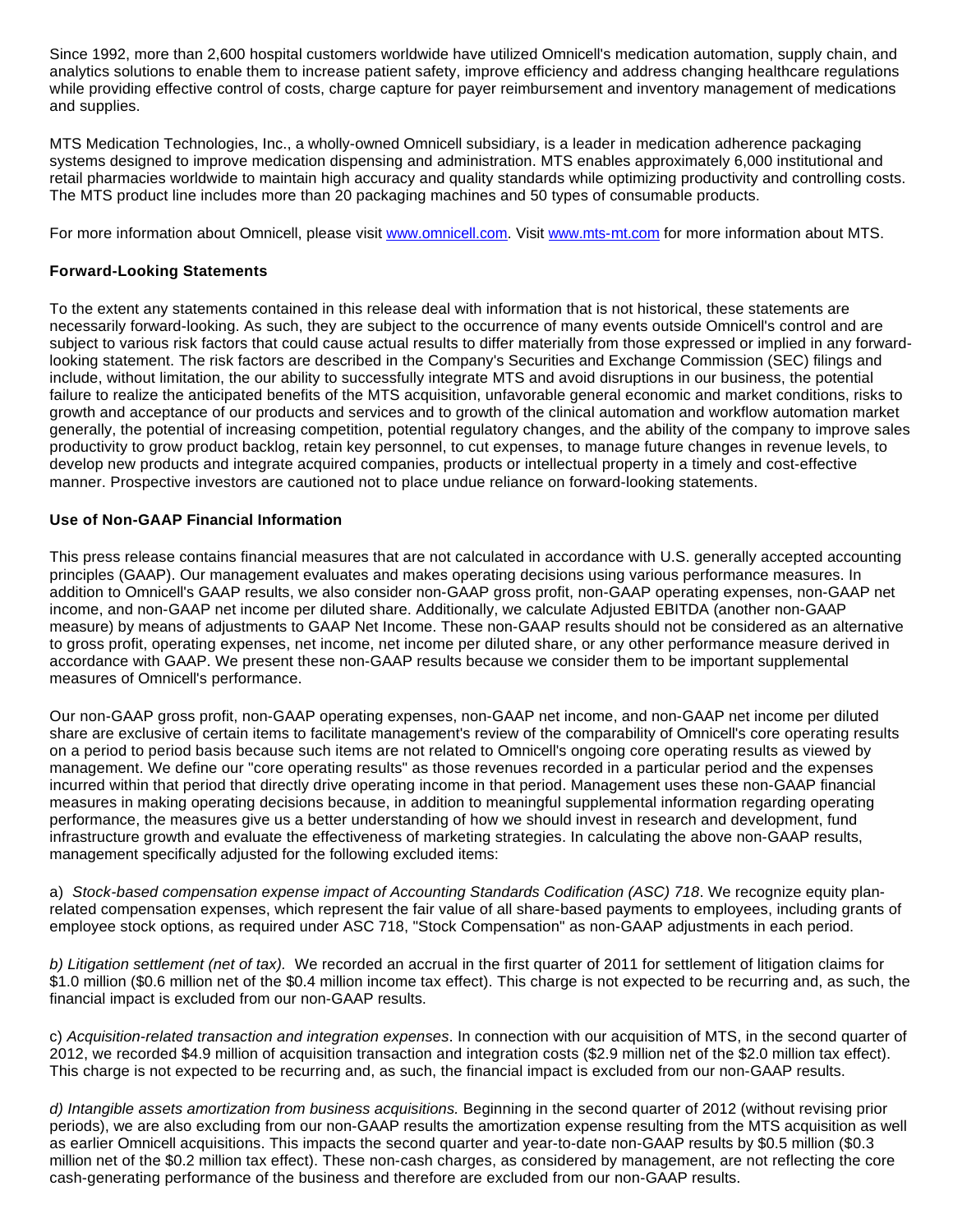Management adjusts for the above items because management believes that, in general, these items possess one or more of the following characteristics: their magnitude and timing is largely outside of Omnicell's control; they are unrelated to the ongoing operation of the business in the ordinary course; they are unusual and we do not expect them to occur in the ordinary course of business; or they are non-operational, or non-cash expenses involving stock option grants.

We believe that the presentation of these non-GAAP financial measures is warranted for several reasons:

1) Such non-GAAP financial measures provide an additional analytical tool for understanding Omnicell's financial performance by excluding the impact of items which may obscure trends in the core operating results of the business;

2) Since we have historically reported non-GAAP results to the investment community, we believe the inclusion of non-GAAP numbers provides consistency and enhances investors' ability to compare our performance across financial reporting periods;

3) These non-GAAP financial measures are employed by Omnicell's management in its own evaluation of performance and are utilized in financial and operational decision making processes, such as budget planning and forecasting; and

4) These non-GAAP financial measures facilitate comparisons to the operating results of other companies in our industry, which use similar financial measures to supplement their GAAP results, thus enhancing the perspective of investors who wish to utilize such comparisons in their analysis of our performance.

Set forth below are additional reasons why share-based compensation expense related to ASC 718 is excluded from our non-GAAP financial measures:

i) While share-based compensation calculated in accordance with ASC 718 constitutes an ongoing and recurring expense of Omnicell, it is not an expense that requires cash settlement by Omnicell. We therefore exclude these charges for purposes of evaluating core operating results. Thus, our non-GAAP measurements are presented exclusive of stock-based compensation expense to assist management and investors in evaluating our core operating results.

ii) We present ASC 718 share-based payment compensation expense in our reconciliation of non-GAAP financial measures on a pre-tax basis because the exact tax differences related to the timing and deductibility of share-based compensation, under ASC 718 are dependent upon the trading price of Omnicell's common stock and the timing and exercise by employees of their stock options. As a result of these timing and market uncertainties the tax effect related to share-based compensation expense would be inconsistent in amount and frequency and is therefore excluded from our non-GAAP results.

Our Adjusted EBITDA calculation is defined as earnings before interest income and expense, taxes, depreciation and amortization, and non-cash expenses, including ASC 718 stock compensation expense. In addition, we are excluding the transaction and integration costs from the May 2012 MTS acquisition from the results for the three months and six months ended June 30, 2012.

As stated above, we present non-GAAP financial measures because we consider them to be important supplemental measures of performance. However, non-GAAP financial measures have limitations as an analytical tool and should not be considered in isolation or as a substitute for Omnicell's GAAP results. In the future, we expect to incur expenses similar to certain of the non-GAAP adjustments described above and expect to continue reporting non-GAAP financial measures excluding such items. Some of the limitations in relying on non-GAAP financial measures are:

- Omnicell's stock option and stock purchase plans are important components of incentive compensation arrangements and will be reflected as expenses in Omnicell's GAAP results for the foreseeable future under ASC 718.
- Other companies, including companies in Omnicell's industry, may calculate non-GAAP financial measures differently than Omnicell, limiting their usefulness as a comparative measure.

Pursuant to the requirements of SEC Regulation G, a detailed reconciliation between Omnicell's non-GAAP and GAAP financial results is set forth in the financial tables at the end of this press release. Investors are advised to carefully review and consider this information strictly as a supplement to the GAAP results that are contained in this press release and in Omnicell's SEC filings.

OMCL-E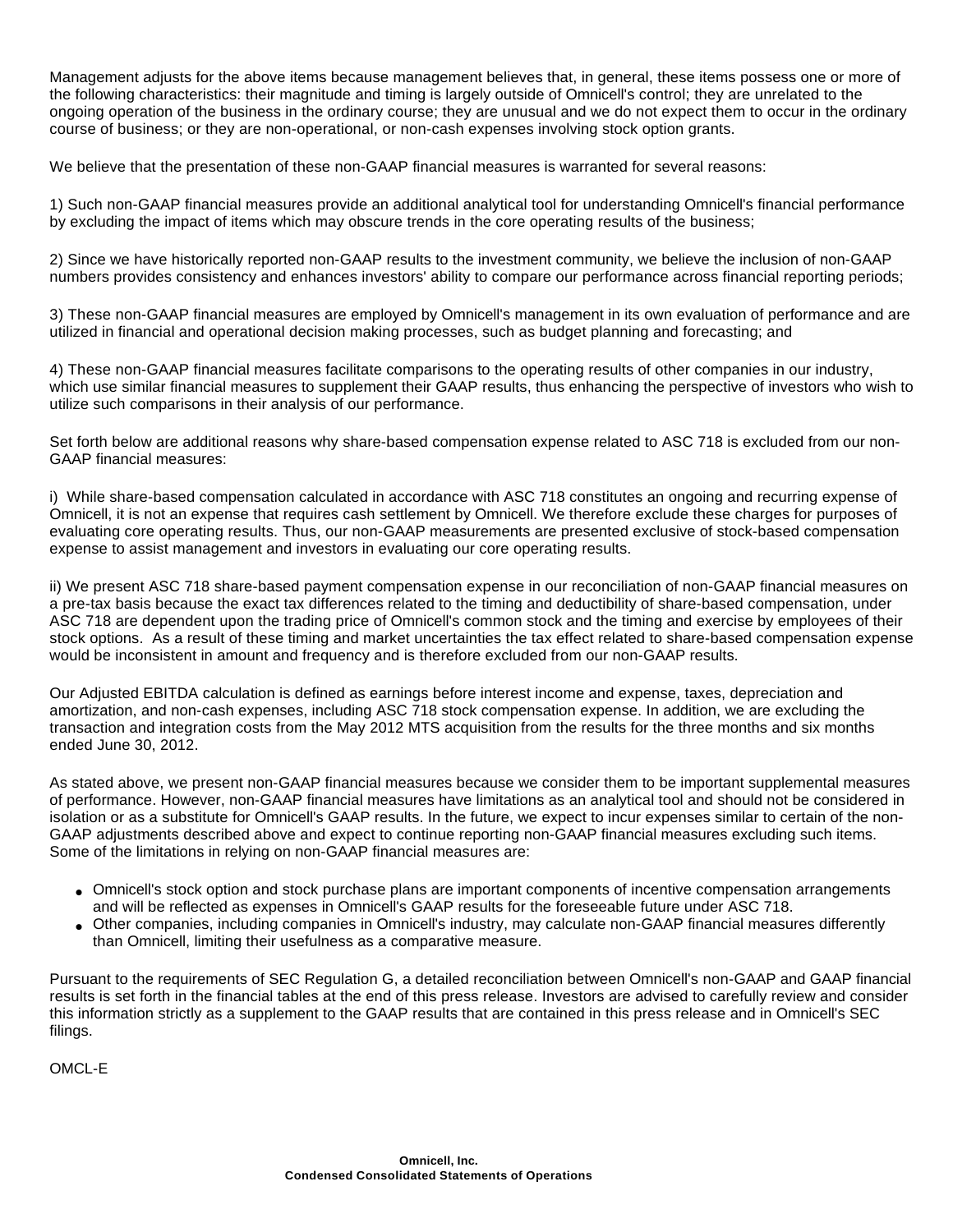### **(in thousands, except per share data, unaudited)**

|                                          |                         | <b>Three Months Ended</b> |                         | <b>Six Months Ended</b> |                         |
|------------------------------------------|-------------------------|---------------------------|-------------------------|-------------------------|-------------------------|
|                                          | <b>June 30,</b><br>2012 | March 31,<br>2012         | <b>June 30,</b><br>2011 | <b>June 30,</b><br>2012 | <b>June 30,</b><br>2011 |
| Revenues:                                |                         |                           |                         |                         |                         |
| Product                                  | \$<br>59,269            | \$<br>48,524              | \$<br>46,218            | \$<br>107,793           | \$<br>88,793            |
| Services and other revenues              | 16,115                  | 15,619                    | 14,787                  | 31,734                  | 29,372                  |
| Total revenue                            | 75,384                  | 64,143                    | 61,005                  | 139,527                 | 118,165                 |
| Cost of revenues:                        |                         |                           |                         |                         |                         |
| Cost of product revenues                 | 28,600                  | 20,296                    | 19,730                  | 48,896                  | 37,566                  |
| Cost of services and other revenues      | 7,408                   | 8,098                     | 7,468                   | 15,506                  | 15,142                  |
| Total cost of revenues                   | 36,008                  | 28,394                    | 27,198                  | 64,402                  | 52,708                  |
| Gross profit                             | 39,376                  | 35,749                    | 33,807                  | 75,125                  | 65,457                  |
| Operating expenses:                      |                         |                           |                         |                         |                         |
| Research and development                 | 5,499                   | 6,494                     | 5,280                   | 11,993                  | 10,120                  |
| Selling, general, and administrative     | 31,446                  | 25,620                    | 24,297                  | 57,066                  | 50,078                  |
| Total operating expenses                 | 36,945                  | 32,114                    | 29,577                  | 69,059                  | 60,198                  |
| Income from operations                   | 2,431                   | 3,635                     | 4,230                   | 6,066                   | 5,259                   |
| Other income and (expense), net          | (73)                    | 96                        | 71                      | 23                      | 125                     |
| Income before provision for income taxes | 2,358                   | 3,731                     | 4,301                   | 6,089                   | 5,384                   |
| Provision for income taxes               | 983                     | 1,380                     | 1,714                   | 2,363                   | 2,127                   |
| Net income                               | \$<br>1,375             | \$<br>2,351               | \$<br>2,587             | \$<br>3,726             | \$<br>3,257             |
| Net income per share:                    |                         |                           |                         |                         |                         |
| <b>Basic</b>                             | \$<br>0.04              | \$<br>0.07                | \$<br>0.08              | \$<br>0.11              | \$<br>0.10              |
| <b>Diluted</b>                           | \$<br>0.04              | \$<br>0.07                | \$<br>0.08              | \$<br>0.11              | \$<br>0.10              |
| Weighted average shares outstanding:     |                         |                           |                         |                         |                         |
| <b>Basic</b>                             | 33,390                  | 33,365                    | 33,003                  | 33,377                  | 33,093                  |
| <b>Diluted</b>                           | 34,316                  | 34.341                    | 33.981                  | 34,329                  | 34,039                  |

#### **Omnicell, Inc. Condensed Consolidated Balance Sheets (In thousands)**

|                                                                     | <b>June 30,</b><br>2012 | December 31,<br>2011 |
|---------------------------------------------------------------------|-------------------------|----------------------|
|                                                                     | (unaudited)             | (1)                  |
| <b>ASSETS</b>                                                       |                         |                      |
| Current assets:                                                     |                         |                      |
| Cash and cash equivalents                                           | \$<br>54,071            | \$<br>191,762        |
| Short-term investments                                              |                         | 8,107                |
| Accounts receivable, net                                            | 46,390                  | 38,661               |
| Inventories                                                         | 25,170                  | 18,107               |
| Prepaid expenses                                                    | 11,609                  | 10,495               |
| Deferred tax assets                                                 | 11,197                  | 10,352               |
| Other current assets                                                | 7,164                   | 6,107                |
| <b>Total current assets</b>                                         | 155,601                 | 283,591              |
| Property and equipment, net                                         | 28,965                  | 17,306               |
| Non-current net investment in sales-type leases                     | 9,826                   | 8,785                |
| Goodwill                                                            | 112,083                 | 28,543               |
| Other intangible assets                                             | 87,242                  | 4,231                |
| Non-current deferred tax assets                                     | 12,574                  | 11,677               |
| Other assets                                                        | 9,959                   | 9,716                |
| <b>Total assets</b>                                                 | \$<br>416,250           | \$<br>363,849        |
| <b>LIABILITIES AND STOCKHOLDERS' EQUITY</b><br>Current liabilities: |                         |                      |

| Accounts payable | \$ 15.687 | 11,000 |
|------------------|-----------|--------|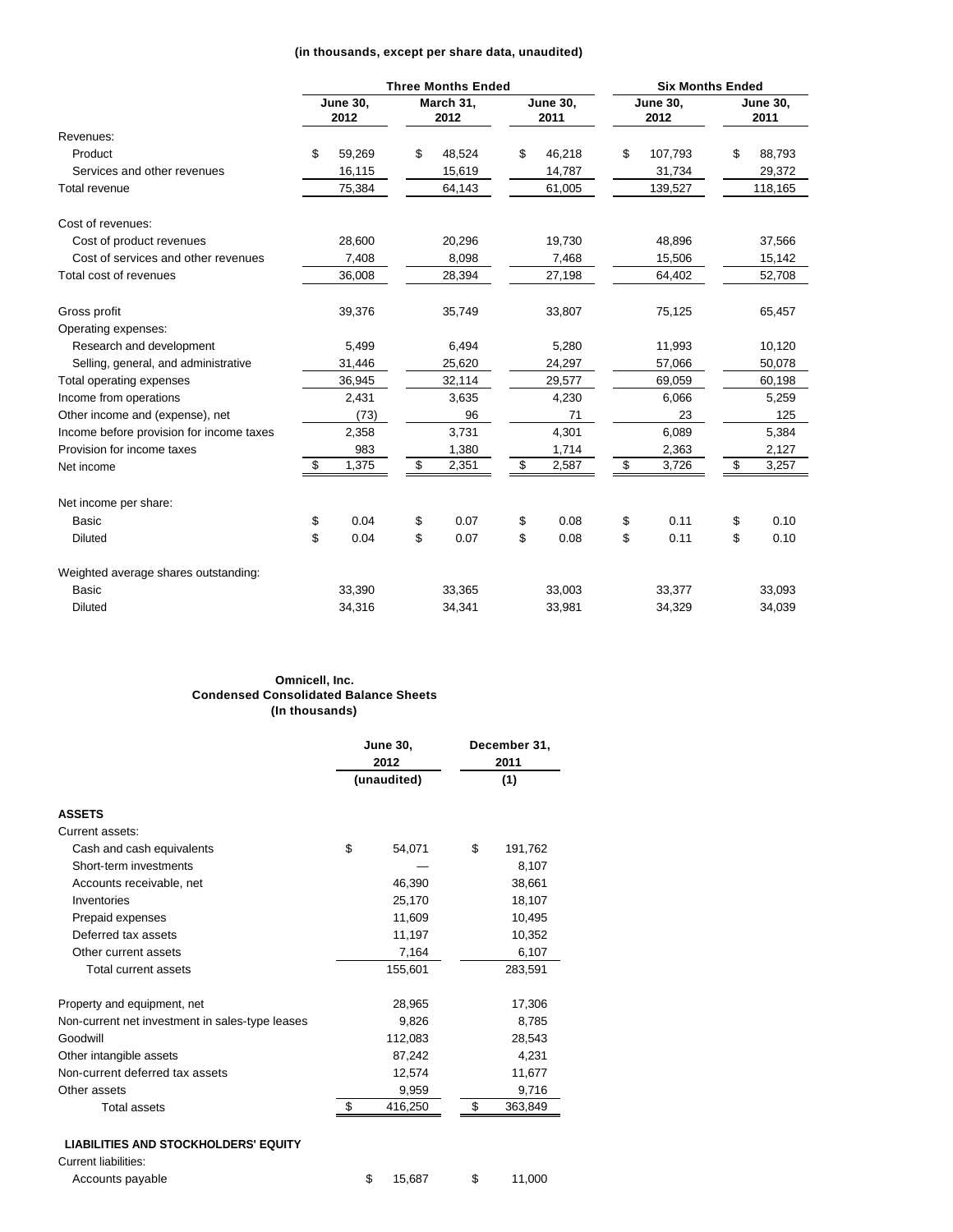| Accrued compensation                       | 13,323  | 7,328   |
|--------------------------------------------|---------|---------|
| Accrued liabilities                        | 9.956   | 8.901   |
| Deferred service revenue                   | 19.791  | 19.191  |
| Deferred gross profit                      | 14,478  | 14,210  |
| Total current liabilities                  | 73,235  | 60,630  |
| Non-current deferred service revenue       | 18,471  | 18,966  |
| Non-current deferred tax liabilities       | 33,747  |         |
| Other long-term liabilities                | 3,277   | 1,339   |
| <b>Total liabilities</b>                   | 128,730 | 80,935  |
| Stockholders' equity:                      |         |         |
| Total stockholders' equity                 | 287,520 | 282.914 |
| Total liabilities and stockholders' equity | 416,250 | 363,849 |

(1) Information derived from our December 31, 2011 audited Consolidated Financial Statements.

#### **Omnicell, Inc. Reconciliation of GAAP to Non-GAAP (In thousands, except per share data, unaudited)**

|                                                              |                      |               |                                            | Three months ended   |                |                                            |                      |               |                                     |
|--------------------------------------------------------------|----------------------|---------------|--------------------------------------------|----------------------|----------------|--------------------------------------------|----------------------|---------------|-------------------------------------|
|                                                              |                      | June 30, 2012 |                                            |                      | March 31, 2012 |                                            |                      | June 30, 2011 |                                     |
|                                                              | <b>Net</b><br>income |               | <b>Net income</b><br>per share-<br>diluted | <b>Net</b><br>income |                | <b>Net income</b><br>per share-<br>diluted | <b>Net</b><br>income |               | Net income<br>per share-<br>diluted |
| <b>GAAP</b>                                                  | \$<br>1,375          | \$            | 0.04                                       | \$<br>2,351          | \$             | 0.07                                       | \$<br>2,587          | \$            | 0.08                                |
| Non-GAAP adjustments:                                        |                      |               |                                            |                      |                |                                            |                      |               |                                     |
| Business acquisition costs<br>Transaction and integration    |                      |               |                                            |                      |                |                                            |                      |               |                                     |
| costs for acquisitions (a)<br>Amortization of intangible     | 4,855                |               |                                            |                      |                |                                            |                      |               |                                     |
| assets acquired by acquisition                               |                      |               |                                            |                      |                |                                            |                      |               |                                     |
| (b)                                                          | 558                  |               |                                            |                      |                |                                            |                      |               |                                     |
| Subtotal pretax adjustments<br>Income tax effect of non-GAAP | 5,413                |               |                                            |                      |                |                                            |                      |               |                                     |
| adjustments (c)                                              | (2, 256)             |               |                                            |                      |                |                                            |                      |               |                                     |
| Subtotal after-tax adjustments                               | 3,157                |               |                                            |                      |                |                                            |                      |               |                                     |
| ASC 718 share-based                                          |                      |               |                                            |                      |                |                                            |                      |               |                                     |
| compensation adjustment (d)                                  |                      |               |                                            |                      |                |                                            |                      |               |                                     |
| Gross profit                                                 | 233                  |               |                                            | 268                  |                |                                            | 383                  |               |                                     |
| Operating expenses                                           | 1,980                |               |                                            | 1,939                |                |                                            | 2,068                |               |                                     |
| Total after-tax adjustments                                  | 5,370                |               | 0.16                                       | 2,207                |                | 0.06                                       | 2,451                |               | 0.07                                |
| <b>Non-GAAP</b>                                              | 6,745                | \$            | 0.20                                       | 4,558                | S              | 0.13                                       | \$<br>5,038          | \$            | 0.15                                |

(a) This adjustment is for the incurrence of transaction and integration costs related to our acquisition of MTS in May 2012

(b) Beginning with the second quarter of 2012, we are recognizing the amortization expense resulting from all intangible assets recorded from business acquisitions as a non-GAAP adjustment, including MTS and prior acquisitions.

(c) Tax effects are calculated using the second quarter 2012 effective tax rate.

(d) This adjustment reflects the accounting impact of non-cash stock-based compensation expense related to the impact of ASC 718 for the periods shown.

#### **Omnicell, Inc. Reconciliation of GAAP to Non-GAAP (In thousands, except per share data, unaudited)**

| Six months ended<br>June 30, 2012<br>June 30, 2011<br>Net income<br>Net income<br>Net<br><b>Net</b> |            |        |            |  |  |  |  |  |
|-----------------------------------------------------------------------------------------------------|------------|--------|------------|--|--|--|--|--|
|                                                                                                     |            |        |            |  |  |  |  |  |
|                                                                                                     |            |        |            |  |  |  |  |  |
|                                                                                                     | per share- |        | per share- |  |  |  |  |  |
| income                                                                                              | diluted    | income | diluted    |  |  |  |  |  |